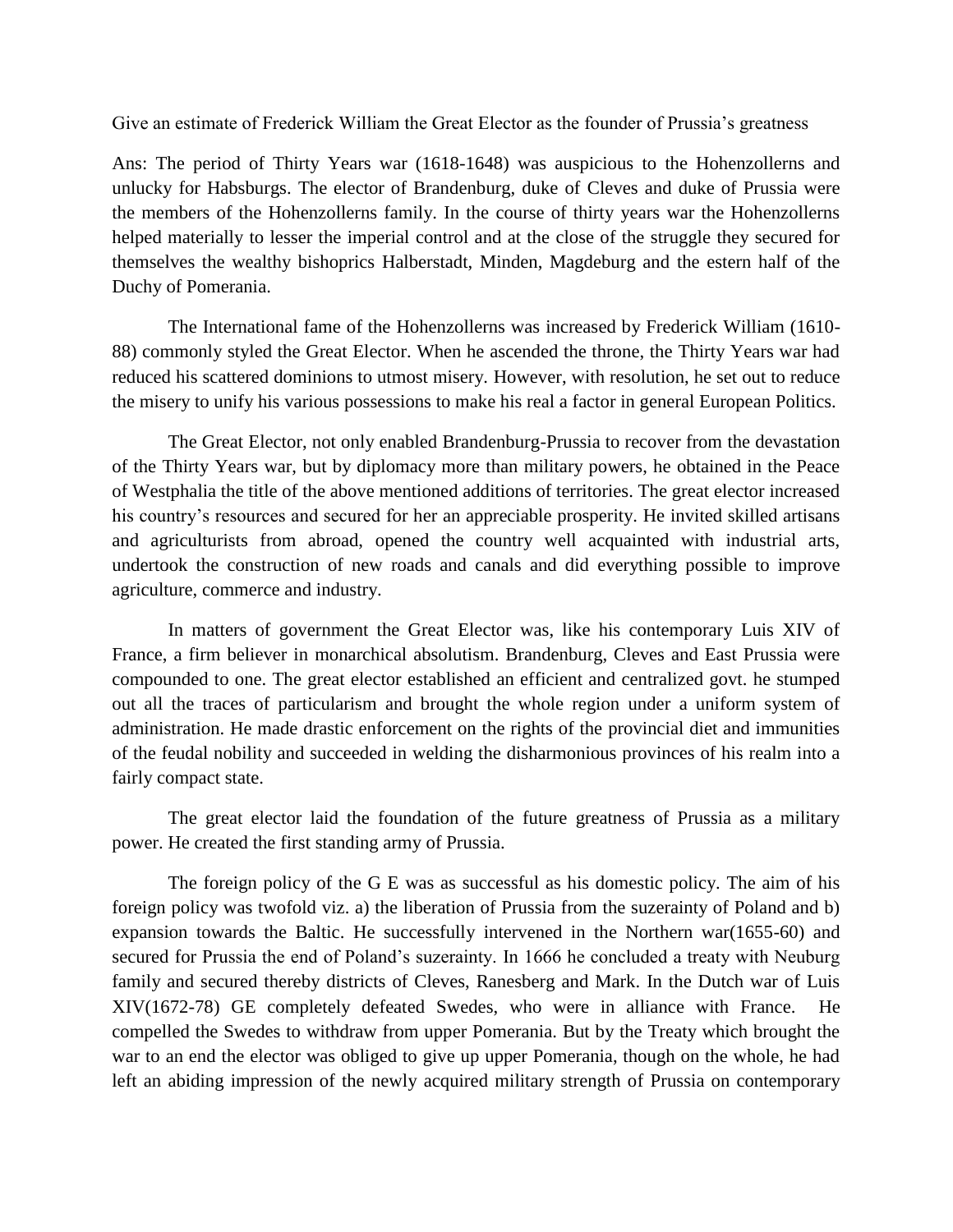Europe. Under him the fame of his army was well established and Brandenburg-Prussia took rank as the chief competitor of Sweden for the hegemony of the Baltic.

The great elector secured for Prussia recognition as a leading power among the contemporary states in Europe. Thus the great elector made the foundation of great Prussia.

2. Estimate the importance of the reign of Catherine the great in Russian history

Answer: Catherine the great ascended the Russian throne in 1762. She ruled the country for 34 years with firm hand and completed the works of Peter the great.

By birth she was not a Russian. She was a prince from Germany married to Peter III of Russia. But as soon as she was in Russia, she started working to win over the people to her side. She learned the Russian language and outwardly conformed to the Orthodox Church. She earned a reputation for patriotism. So far her influence was that when her husband became the Tsar of Russia the people looked upon her as real ruler.

In her domestic policy Catherine followed the footstep of her predecessor Peter the great. Hence, her internal policy was directed towards increasing the power of the Tsar. She centralized the administration by dividing Russia into 44 civil govt and districts. Over each of them she placed officers appointed by central authority. She recognized the influence of the Orthodox Church on the lives of the Russian people. So, to the ecclesiastical alterations of Peter, she added the secularization of the Church property.

Being of western birth, she was in favor of western civilization and she opened up her country more thoroughly too western influence. She was a despot and she wanted her contemporaries to regard her as an enlightened despot. She took some personal interest in the literary and scientific progress of the age. She established several schools and academies and encouraged the upper classes in Russia to use French as language of polite society. She sent Russian princes to England to observe the latest experiment in agriculture. She made herself seem enlightened to statesmen and philosopher of her age and her capital came to be known as centre of culture and learning in contemporary Europe. She invited famous French philosopher Diderot to her court. But at heart she was little moved by the desire of reform or by pity for the condition of the peasants. She continued the system of serfdom and under her rule; their condition did not really improved, because she was not sincere in her motives.

The importance of the rule of Catherine lies in the foreign policy of three countries which at the beginning of the eighteenth blocked the European expansion of Russia-Sweden had been properly dealt with by Peter the great in great Northern war and the treaty of Nystad. Poland and Ottoman Empire remained to be dealt with by Catherine the great, and she dealt with them effectually. She was a wary successor of Peter the great. In maintaining foreign affairs Catherine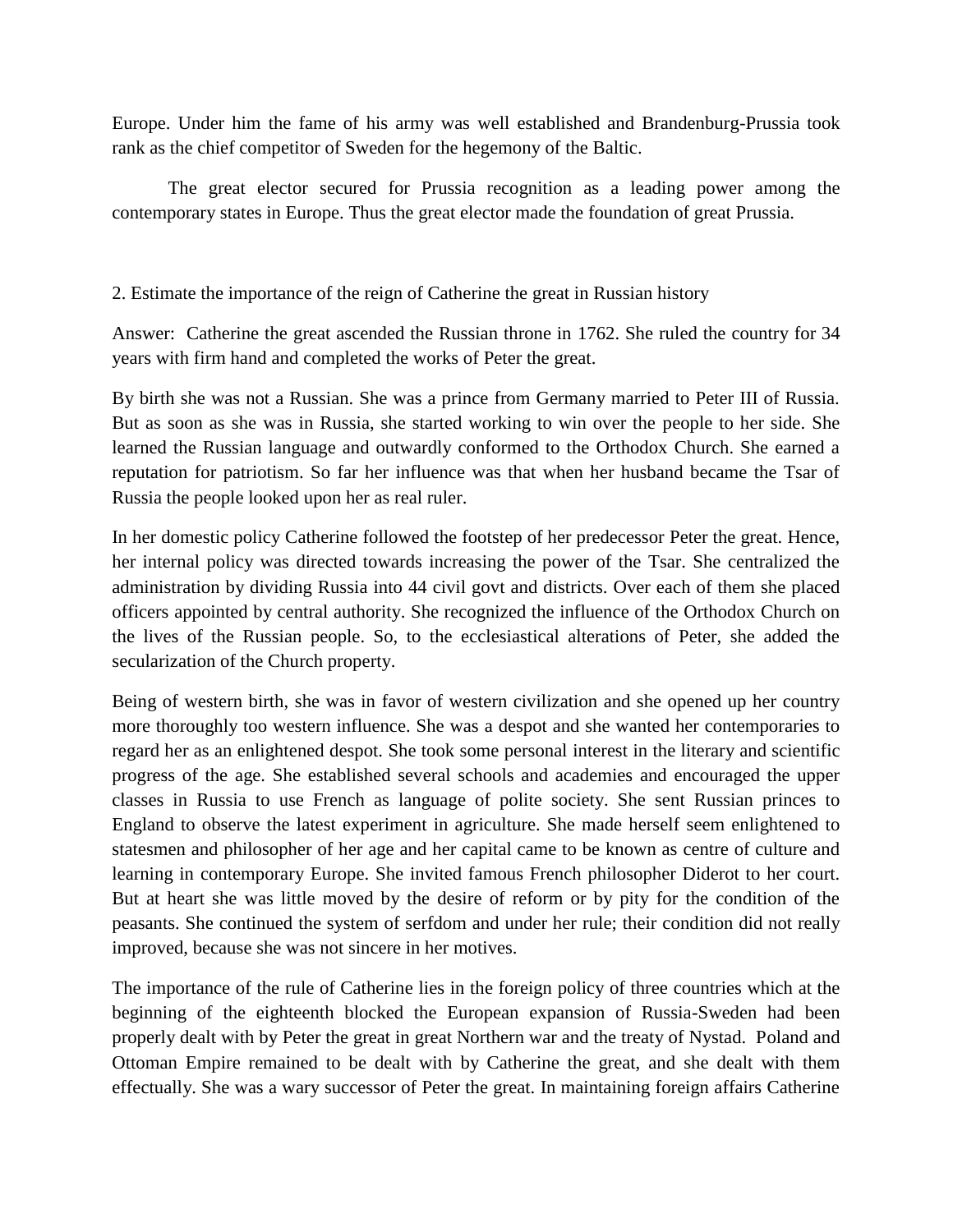showed great efficiency and choose the allies with great care. When the question of Poland absorbed her attention she acted as an alliance with Frederick the great of Prussia. But when the Ottoman Empire was involved she sided with Joseph II of Austria. Catherine cultivated friendship with Frederick and discussed on the matters of Poland partition.

With the death of Augustine III the predominance of Russia was established in Poland. Prussia and Russia entered into an agreement to uphold the anarchical constitution of the unhappy and victimized country. A popular insurrection of Polish people against the melding of foreigners was suppressed by the Russian troops. After that Catherine with the help of Prussia and Austria brought about the three partition of Poland. As a result of which Poland ceased to be an independent country.

The  $1<sup>st</sup>$  partition was made in 1772. By this partition Russia acquired all the country which lay east of the Duna and Denipar rivers. Most of the Ukraine and almost the whole of Lithuania passed into the hands of Tsarina. By the 2<sup>nd</sup> and 3<sup>rd</sup> partition Russia got the major share of the Polish territory. Thus Poland had disappeared from the map of Europe.

The power of Turkey was also declined.

Peter had tried to extend Russian boundaries to the Baltic Sea, but failed in Turkey. It was Catherine who brought Peter's policy to fulfillment. The enmity between Turkey and Russian was always there. Ultimately a war broke out in 1768 and it lasted till 1774. In that war Turkey received series of defeats. At last the Russian war came to an end by the treaty of Kuchuk-Kainarji in 1774. This treaty was a landmark in extension of Russian empire and decline of the Ottoman Empire. Within a few years Catherine established Russian control over the various places north of the Black Sea. With that war 1) Catherine acquired a natural boundary in Europe and became the chief power on the Black Sea. 2) Henceforth, Russia was looked upon as the friend and supporter of the Orthodox nationalities within the Ottoman Empire. 3) Russia became the protector of certain Churches in Constantinople.

After the treaty of Kuchuk-Kainarji the Ottoman Empire declined with ever-increasing rapidity and Russia became a candidate for the spoils. Catherine brought the policy of Peter the great to its logical conclusion by destroying the independence of Poland and crushing the power of Turkey. She made Russia a great power in Europe. Her reign added two hundred thousand square soils to the Russian territory. Because of the three partitions Poland ceased to exist as an independent country. But her policy towards Poland does not stand moral justification. It was a simple act of political braggadocio. The attitude towards Turkey and the firm foothold on the north of the Black Sea was the definite beginning of the Eastern Question in the international politics in Europe. This proved to be a very thorny problem in European politics. Catherine contributed enormously towards making Russia a great power in the 18<sup>th</sup> century.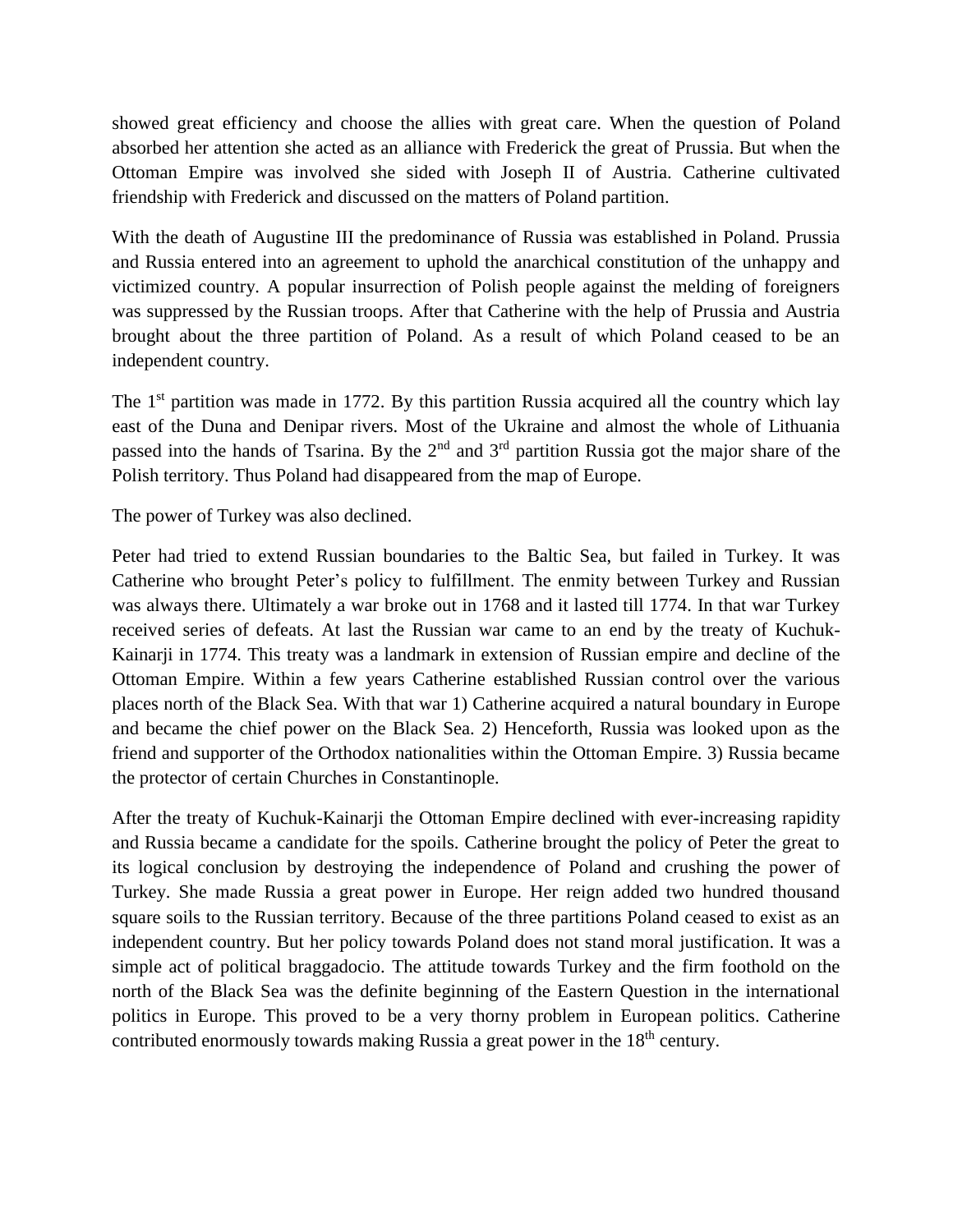3. Why was Joseph II the least successful of the Enlightened Despots?

Ans: Joseph II had been associated with Maria Theresa since 1765. He became sole ruler of the Austrian empire upon her death 1780 and thenceforth, for ten years, he gave unrestrained pursuit to 'enlightened' despotism. Joseph 2<sup>nd</sup> was thoroughly 'enlightened'. He admired Voltire and Rousseau. He surpassed Frederick the great of Prussia in devotion to reason and reform. He believed in the despotism if not in the divine right, monarchs.

It is a pity that Joseph II cannot be judge simply by his good intensions, for he was quite unfitted to carry out whole some reform. He had derived his ideas from French philosopher rather than from actual life. Regardless of tradition, regardless of opposition, regardless of every consideration of political expediency, he rushed ahead on the path of reforms.

To Joseph 2<sup>nd</sup> it mattered not that masses of his subjects were catholic Christians. In his opinion, Catholicism must be purged of superstition and unreason and must be subordinate to the state. He insisted that no papal bulls should be published in his dominion without his own authorization; he nominated the bishops and confiscated Church lands. The clergy were to be trained in state school.

Some of these measures were no doubt desirable, but by trying to reform everything at once, Joseph only shocked and angered the clergy and such of his people as piously lower their religion.

Joseph II desired to extend his possessions eastward to the Black Sea and Southward along the Adriatic. But this policy proved sterile. His designs on Bavaria were frustrated by Frederick the great.

The administrative policy of Joseph II was also unfortunate. He was against the tradition. He carried the sacred crown of St. Stephen, treasured by all Hungarians to Vienna and abolished the Hungarian diet. Thus, with a stroke of pen he decreed a new system of local government for his empire. He divided it into 13 provinces each under a military commander. Each province was divided into districts and these again into township. The army was henceforth to be on Prussian model and peasants were forced to join army. These all were very fine on paper, but in practice it was a gigantic failure. The Austrian Netherland, Hungary etc revolted against the system.

Finally, Joseph directed that all serfs should become free men, able to marry without the consent of their lords, permitted to sell their holdings and privileged. Nobles and peasants alike were to share the burden of taxation, all paying 13 percent of their land tax. He planned to give everybody a free elementary education to encourage industry and make all his subjects prosperous and happy. But the peasants disliked his compulsory military service policy and misunderstood Joseph efforts for their benefits. The nobles hated him for attempting to deprive them of their feudal rights. The middle classes were irritated by his autocracy. Thus his policies could not satisfied the people for which while he was dying in 1790, Joseph confessed that *'after*